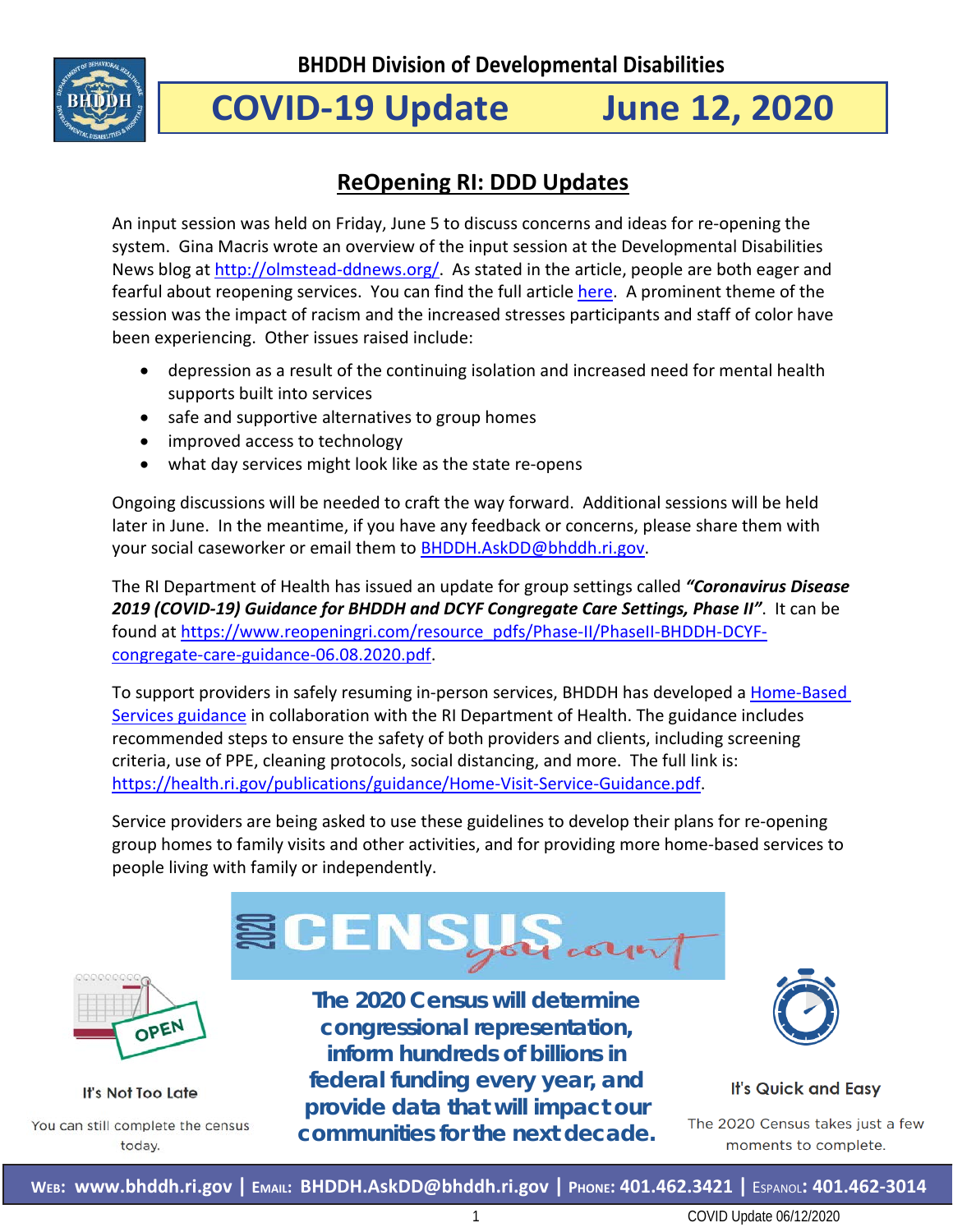# **A Message from the Consent Decree Court Monitor**

Greetings,

As some of you know, I am now the Federal Court Monitor for the Rhode Island Consent Decree. Judge McConnell has charged me with conducting a comprehensive review of the Consent Decree and making recommendations for what is needed to achieve the vision of the Consent Decree by 2024.

The vision of the Consent Decree is really quite simple. The intent is that every adolescent and every adult who has an intellectual or developmental disability lead a fully integrated life in community settings. Each life should be a blend of employment and other community-based activities (the Consent Decree calls that "integrated day") of the person's choosing. Each person should receive the supports they need to achieve that fully integrated, community based life.

The COVID crisis has documented the need to create new ways to provide services and supports that focus on the individual. Families are frequently the primary support and know their family member best. Thus, we are very interested in hearing your ideas. Given the large number of people from whom we're trying to gather ideas, a survey is the best way to reach many people. The survey asks for your ideas about four major areas –

- (1) your thoughts about how some of the provisions of the Consent Decree apply to your family member;
- (2) how to make person-centered planning more efficient and more effective;
- (3) how to increase employment opportunities; and
- (4) how to identify community opportunities that match individual interests, personalities and strengths and how to support people in the community in ways that allow for individual lives.

For each of these areas we ask that you tell us your ideas about strategies or practices that would help achieve the vision of the Consent Decree, to identify any obstacles or barriers and to suggest solutions to those barriers. There is also room at the end to tell us anything else you feel is important.

There are three ways to respond to this survey.

First, **click this link** to complete the survey online.

English https:/[/www.surveygizmo.com/s3/5620079/a7363a1f6b93](http://www.surveygizmo.com/s3/5620079/a7363a1f6b93) Spanish https:/[/www.surveygizmo.com/s3/5620079/84e6e777ec43](http://www.surveygizmo.com/s3/5620079/84e6e777ec43)

Second, if you need to **enter an address into your browser**, use this link.

English https://bit.ly/3eqWTMc Spanish https://bit.ly/2yOGJNC

Third, if you prefer a **hard copy**, please download the survey (English and Spanish versions are attached) and mail it to:

> Court Monitor PO Box 1027 Charlestown, RI 02813-9998

#### **Please respond by June 22, 2020.**

I know how important families are, particularly during this COVID crisis. Please share your ideas. Thank you for your time Tony Antosh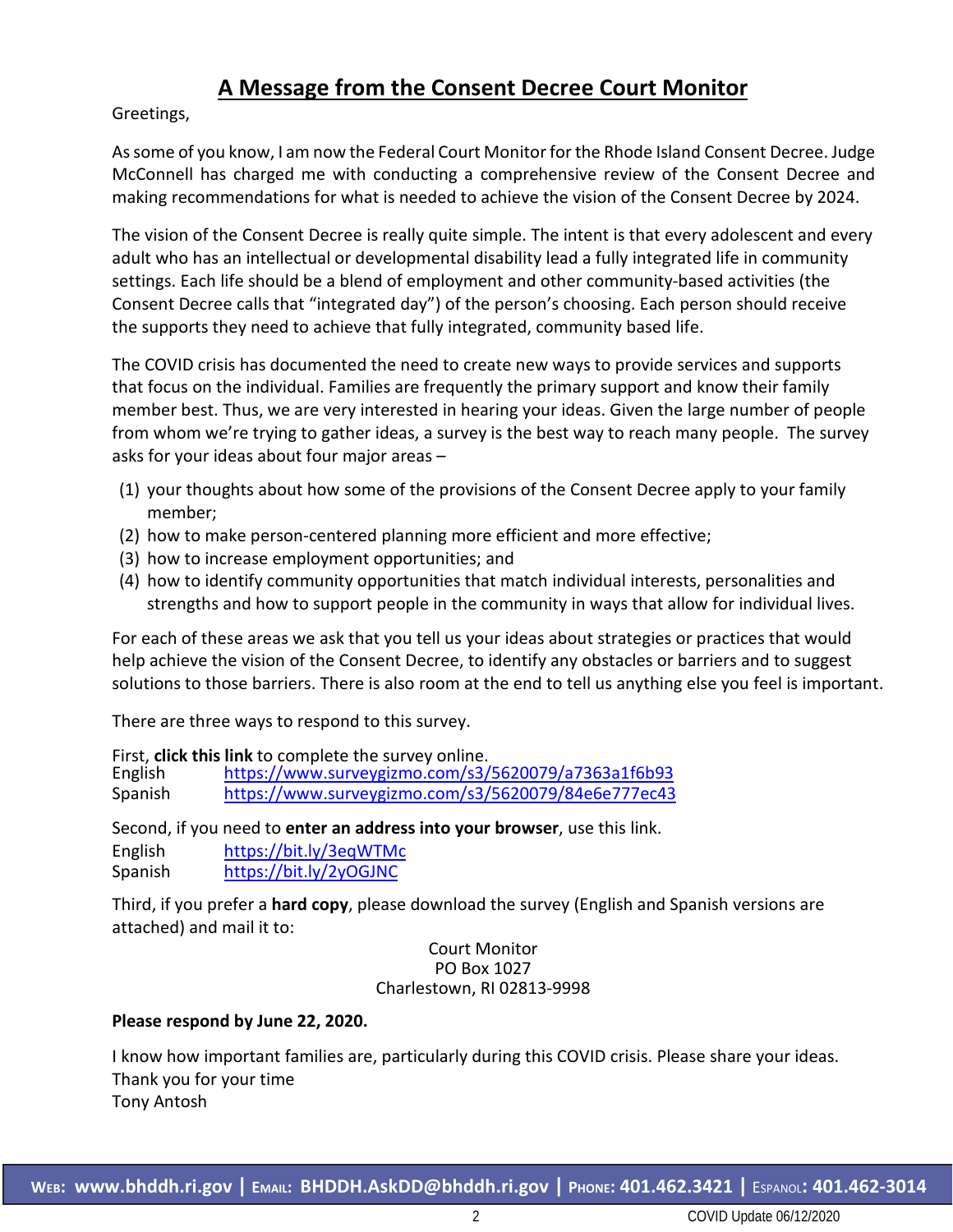# **Questions about Economic Impact Payments and Social Security**

#### **My family member lives in a group home. Can the agency running the group home demand that my family member's stimulus check be turned over to them?**

No. The stimulus check is for the individual to spend as they wish. The individual does not need the agency's permission to spend the money and does not need to report how they use the stimulus funds to the agency. This also applies to people living in SLAs. The agency or the SLA provider cannot ask for the stimulus check or tell individuals how to spend it.

Also, under Medicaid rules, a stimulus payment is not counted as income for 12 months. Therefore, receiving a stimulus payment does not change a group home resident's monthly payment (cost share). The resident pays the same monthly amount to the agency and keeps the stimulus payment for their own use.

#### **I claim my adult child as a dependent on my taxes. Will I receive a stimulus payment?**

No. Dependent adults claimed on someone else's taxes are not eligible for the payments. Only those with qualifying children under age 17 will receive the \$500 payment for dependents. Adults who are claimed as a dependent on another's 2019 tax return are not eligible for the \$1,200 payment.

## **For more information, see the following Q&A from the Social Security Administration's website:**

#### **How will the IRS send my economic impact payment (EIP) if I have a representative payee?**

If you filed a 2019 or 2018 tax return: Your \$1,200 EIP was or will be sent to the bank account provided on your tax return for an electronic tax refund, or mailed to the address provided on your tax return if a tax refund was mailed or if there was no refund. If you did not file a 2019 or 2018 tax return:

- An *Individual Representative Payee* should begin receiving EIPs on May 28 (revised from May 22) to the same direct deposit account or Direct Express card as the recipient's monthly Social Security or SSI payment. The mailing of paper check EIPs to payees will begin May 27.
- For an *Organizational Representative Payee*, the schedule above is the same, except that the payee may receive the EIP electronically or by paper check in the mail.

Typically, check payments to representative payees are clearly designated. For example, "Susan Smith for" on the first line of the check and the second line of the check displays the beneficiary's name. For EIP checks, there may be instances where the representative payee's name on the first line of the check is truncated, or missing the "for" designation, or the "for" designation could appear twice. These anomalies should not, in and of themselves, prevent financial institutions and check cashers from processing the check.

#### **How should representative payees account for the economic impact payment (EIP) when completing the annual Representative Payee Report (i.e., annual accounting form)?**

Because an EIP is not a Social Security or SSI benefit, representative payees are not required to account for the EIP when they complete their annual accounting form.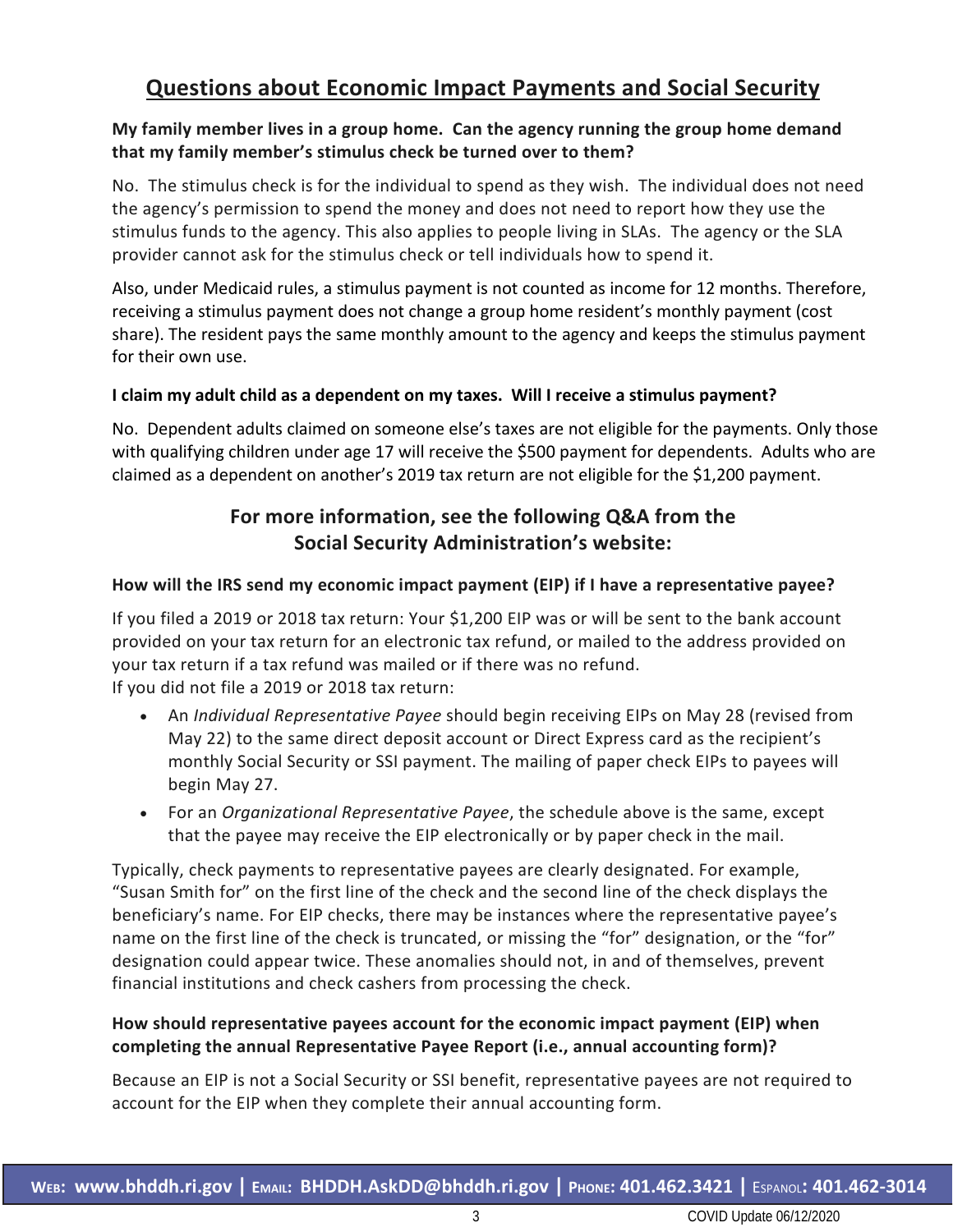#### **How should a representative payee use a beneficiary's economic impact payment (EIP)?**

The EIP belongs to the Social Security or SSI beneficiary. It is not a Social Security or SSI benefit. A representative payee should discuss the EIP with the beneficiary. If the beneficiary wants to use the EIP independently, the representative payee should provide the EIP to the beneficiary. If the beneficiary asks the representative payee for assistance in using the EIP in a specific manner or saving it, the representative payee can provide that assistance outside the role of a representative payee.

#### **What responsibilities does the representative payee have in managing the beneficiary's economic impact payment (EIP)?**

Under the Social Security Act, a representative payee is only responsible for managing Social Security or SSI benefits. An EIP is not such a benefit. A representative payee should discuss the EIP with the beneficiary. If the beneficiary wants to use the EIP independently, the representative payee should provide the EIP to the beneficiary. If the beneficiary asks the representative payee for assistance in using the EIP in a specific manner or saving it, the representative payee can provide that assistance outside the role of a representative payee.

#### **What if a beneficiary alleges a representative payee misused the economic impact payment (EIP)?**

Because an EIP is not a Social Security or SSI benefit, SSA does not have authority to investigate or determine whether the EIP has been misused. However, if SSA receives an allegation that the EIP was not used on behalf of the beneficiary, SSA may decide to investigate for possible misuse of the beneficiary's Social Security or SSI benefit payments. SSA may also determine the representative payee is no longer suitable and appoint a new representative payee.

#### **What is the Economic Impact Payment (EIP) Card being sent to some people?**

The Department of the Treasury announced on May 18 that it is starting to send nearly 4 million EIPs by prepaid debit card, instead of by paper check. EIP Card recipients can make purchases, get cash from in-network ATMs, and transfer funds to their personal bank account without incurring any fees. Additional information is available in [Treasury's press release.](https://home.treasury.gov/news/press-releases/sm1012) EIP Card recipients can read more about their debit card at [www.eipcard.com.](https://www.ssa.gov/agency/disclaimer.html?link=http%3A%2F%2Fwww.eipcard.com%2F) Please note that the EIP Card is not the same as the Direct Express Debit Card on which many Social Security and SSI beneficiaries receive their monthly benefit payment. If you need to request a replacement EIP debit card, please call the EIP Card call center at 1-800-240-8100.

#### **Where can I get answers to my Economic Impact Payments (EIP) questions?**

You can find answers to most of your EIP-related questions at the IRS's Economic Payment [Information Center webpage](https://www.irs.gov/coronavirus/economic-impact-payment-information-center) or on the Social Security Administration's COVID-19 webpage at [https://www.ssa.gov/coronavirus/.](https://www.ssa.gov/coronavirus/) If you do not see the answer to your question, you can call the Internal Revenue Service's EIP hotline at 1-800-919-9835. The Social Security Administration cannot answer EIP questions about your specific situation.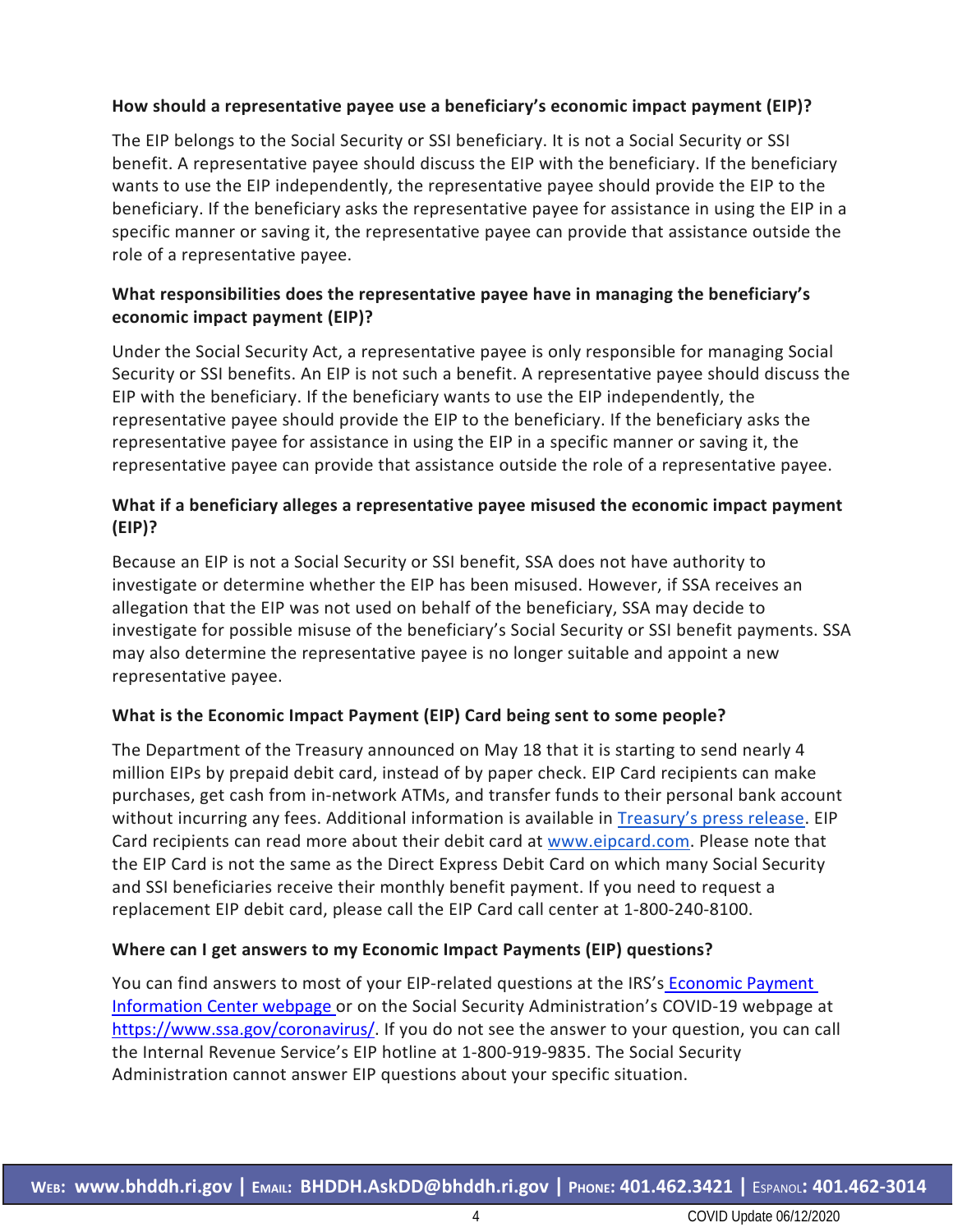# **SafeLink Wireless®**

<https://www.safelinkwireless.com/>

SAFELINK WIRELESS® is a program provided by TracFone Wireless, Inc. serving eligible households. To participate in the SAFELINK WIRELESS<sup>®</sup> service, certain eligibility requirements must be met, which are set by each State where the service is provided. SAFELINK WIRELESS® service is limited to one person per household, however, LifeLine support is available to each eligible low-income consumer living in group living facilities.

SafeLink Wireless® offers a Smartphone or SIM Card along with free minutes, texts and data each month for qualified customers. Relationships with major manufacturers allow us to satisfy any customer preference – from entry-level smartphones to industry-leading flagship devices. Our Keep Your Own Smartphone plan enables customers to keep their current mobile device and phone number while moving their service to our networks. Both options offer a variety of plans and provide superior service to customers.

The Lifeline program is available to eligible consumers in selected states and territories. Actual requirements vary by state, but in general to qualify for Lifeline, subscribers must either have an income that is at or below 135% of the federal Poverty Guidelines, or participate in one of the following assistance programs:

- Medicaid
- Supplemental Nutrition Assistance Program (SNAP) Food Stamps
- Supplemental Security Income (SSI)
- Federal Public Housing Assistance (Section 8)
- Veterans and Survivors Pension Benefit

# **Silver Linings**

# **Your Year 2020 Monday June 15 at 7:00 PM**

*Invitation From Governor Raimondo*

This virus has been so hard on everyone. That's particularly true of our senior class who have missed out on so many in person milestones. I want to remind everyone that we have a special statewide graduation ceremony for the Class of 2020. **This Monday, June 15 at 7PM, 'Your Year 2020' will air on Rhode Island PBS.** We've lined up some exciting guests for you: Actress Viola Davis will deliver the keynote address, we have shout-outs from members of the Patriots and musical performances from Rhode Island's own Billy Gillman and more. It will also feature highlight personal messages from the Class of 2020.

And right after the graduation ceremony, we have a virtual concert for our grads that will also air on Rhode Island PBS. UNITED FOR GRADS will include musical performances from Grammynominated musician Jon Batiste, Walk the Moon and others. Shout-outs from celebrities will include Stephen Colbert, Shepard Fairey, who designed our Angel of Hope image, and more.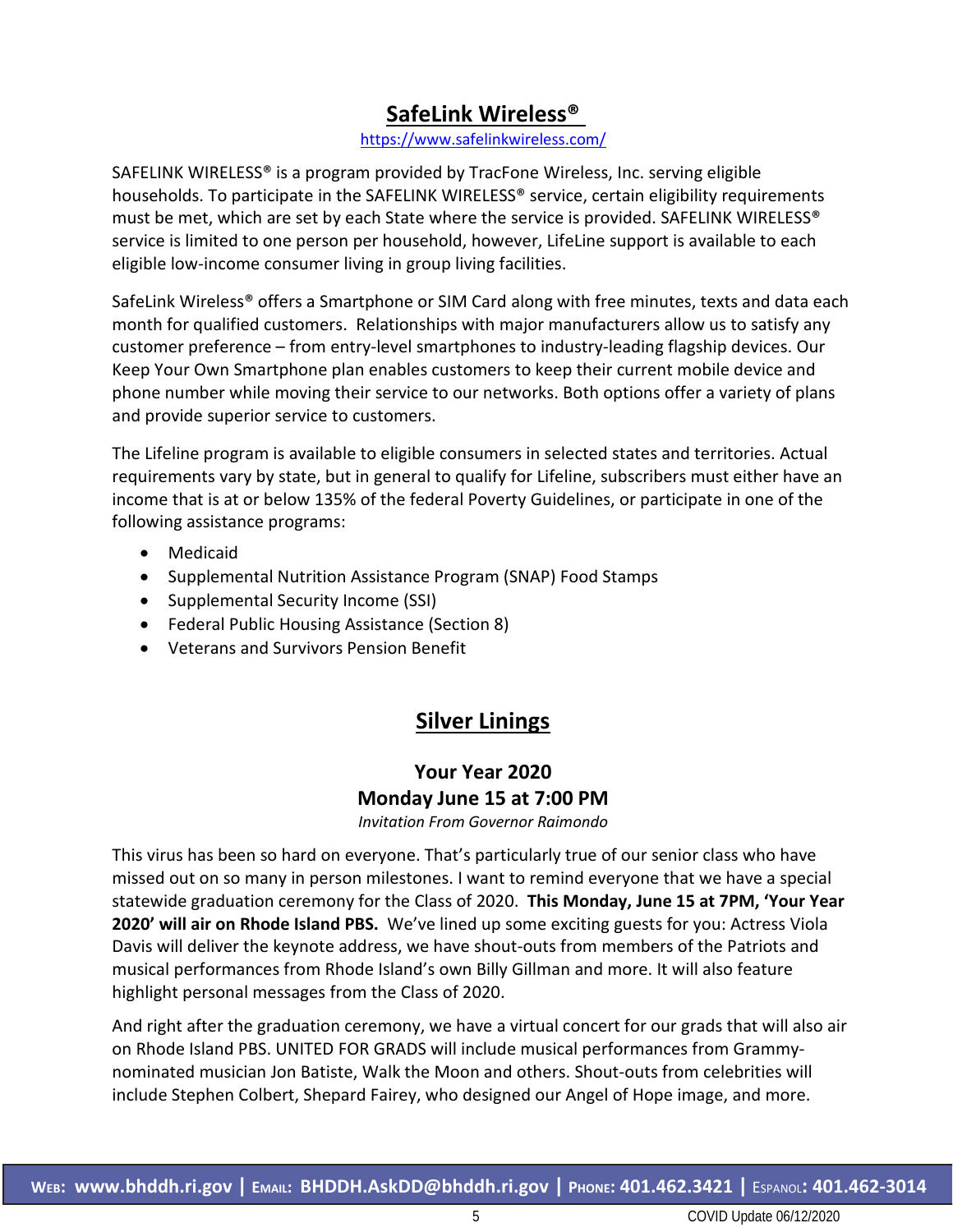#### **Student makes 'ear savers' for Landmark Medical workers**

*From the Valley Breeze 6/3/2020* By LAUREN CLEM, Valley Breeze Staff Writer



[https://www.valleybreeze.com/2020-06-](https://www.valleybreeze.com/2020-06-03/woonsocket-north-smithfield/student-makes-ear-savers-landmark-medical-workers#.XuFsR0VKg2z) [03/woonsocket-north-smithfield/student-makes-ear](https://www.valleybreeze.com/2020-06-03/woonsocket-north-smithfield/student-makes-ear-savers-landmark-medical-workers#.XuFsR0VKg2z)[savers-landmark-medical-workers#.XuFsR0VKg2z](https://www.valleybreeze.com/2020-06-03/woonsocket-north-smithfield/student-makes-ear-savers-landmark-medical-workers#.XuFsR0VKg2z) *Ryan Golditch, front, a 4th-grader at Oak Lawn Elementary School in Cranston, visited Landmark Medical Center on Monday to present staff members with several bags of "ear savers" and other devices he made at home to help make mask-wearing more comfortable for medical workers. (Breeze photo by Lauren Clem)*

WOONSOCKET – Health care workers at Landmark Medical Center received a special donation of personal protective equipment on Monday.

Ryan Golditch, a 4th-grader at Oak Lawn Elementary School in Cranston, visited the hospital to present several bags of mask-wearing aids he made at home on his 3D printer. Each bag contained a mask hook, an N95 hook and an "ear saver," all designed to hold elastics away from the ears and make masks more comfortable for health workers who have to wear them for eight or more hours each day.

Golditch said he got the idea to make the devices after realizing how uncomfortable his own mask was.

"When I got my mask, the ear elastics were not comfortable on it and I had to wear it whenever I went out," he said.

He reached out to Dr. James McDonald, medical director for the Rhode Island Department of Health, who, along with the Healthcare Coalition of Rhode Island, helped coordinate a donation to Hasbro Children's Hospital. After that first donation, said Golditch, he wanted to make more and decided to make a second batch for workers at Landmark.

"They're all working and helping us all stay safe while we all get to stay home," he explained.

Golditch said he spent about 18 hours making the devices for Landmark workers. When he grows up, he said, he wants to continue his work with technology as an artificial intelligence engineer.

Landmark staff members met Golditch and his mom, Lynda, outside the hospital on Monday to accept the donation. Staff members thanked him and offered to give him a tour of Landmark once COVID-19 is no longer a concern.

# **Protect people** around you.

Cover your nose and mouth when out so you don't unknowingly spread COVID-19 to others.

CITYOFBERKELEY.INFO/COVID19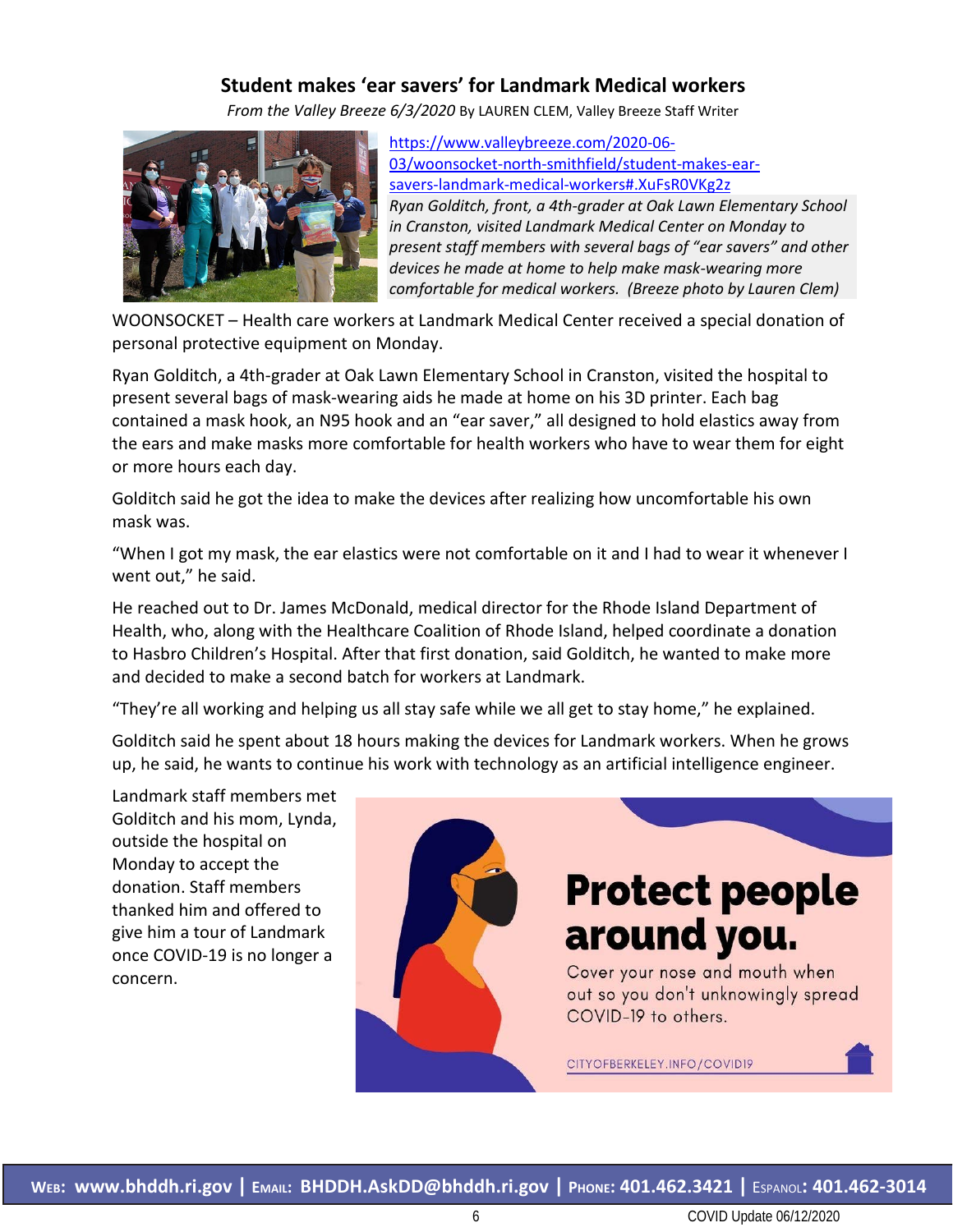# **Ask The Work Incentive Benefits Counselor Sessions**



**12:00-12:30 PM**

Three sessions offered. **June 24, 2020 July 8, 2020 July 22, 2020**

### **Advanced registration required. [Register Online \[r20.rs6.net\]](https://urldefense.proofpoint.com/v2/url?u=http-3A__r20.rs6.net_tn.jsp-3Ff-3D001-5FbROgasswNyCWHrAzGUuoKYLh3JCUY6XEM9OoG3yZ2K5NaxjNc58TL-2DuQ-5FNciBM2lXVQNASw-5F1845i1tUgPfwXYmC7XIMHMAVnSJtzDy0kvRfrkJdLTcfDJozqp3kXr-5FOkYNuZWhySfos6xQXc-5F-2D-5Fr3dGafKHbqp1uHdLKv5JKo5OnpqxY2zvJfqRylu-5F-5FFv-26c-3DdYDe3fSir5MdPwKGvQkZldpSbi0mciiLyekILdi0NiaIRQAE6lb75A-3D-3D-26ch-3Dg6Vi1cWiUO7vAaCJ3TZ3dzp4p7EsshnHToalkNpR6TOAvObC9onVTA-3D-3D&d=DwMCaQ&c=tSLbvWYfvulPN3G_n48TUw&r=Q8jsXbS2P1J7BJKxvIQ1R8OK1qktACvK2dPZIQUAtV4&m=RvRhQeTJOU8MNHPK_GR5iM2Lh281bAQPaP-fxmbA8mA&s=sRAxv1GNI5pgHKenF9hkYrqdySbwZv8mFjzuGavAPbQ&e=)**

The Sherlock Center provides Work Incentive Information and Benefits Counseling services to SSI and SSDI beneficiaries and those that support them (family, guardian, rep payee). These online Lunch & Learn sessions provide an opportunity for you to ask questions about the following topics:

- Covid-19 benefits impact on SSI, SSDI and other benefits
- Ticket to Work
- SSI and SSDI Work Incentives
- Resources about Work Incentive Information
- Access to Benefits Counseling
- Working and Impact on Health Insurance Medicaid/Medicare
- Other questions related to benefits and working

Upon registration please share your questions. These sessions will not address how to apply for SSI/SSDI benefits.

All sessions will be offered on Zoom and will be closed captioned.

**REGISTRATION IS LIMITED!** Attend one or more sessions. You must register separately for each session. Registrations will be confirmed on a first-come, first-served basis. After registering, you will receive a confirmation email containing information about joining the session. You can access the session by computer, mobile device or listen using a cell or landline phone.

#### **Presenters:**

- Jeanne Fay, Certified Work Incentive Counselor
- Vicki Ferrara, Coordinator, Access to Integrated Employment

#### **Accommodation requests or registration questions:**

Contact Elaine Sollecito at [esollecito@ric.edu](mailto:esollecito@ric.edu)

#### **Session questions:**

Contact Vicki Ferrara at [vferrara@ric.edu](mailto:vferrara@ric.edu)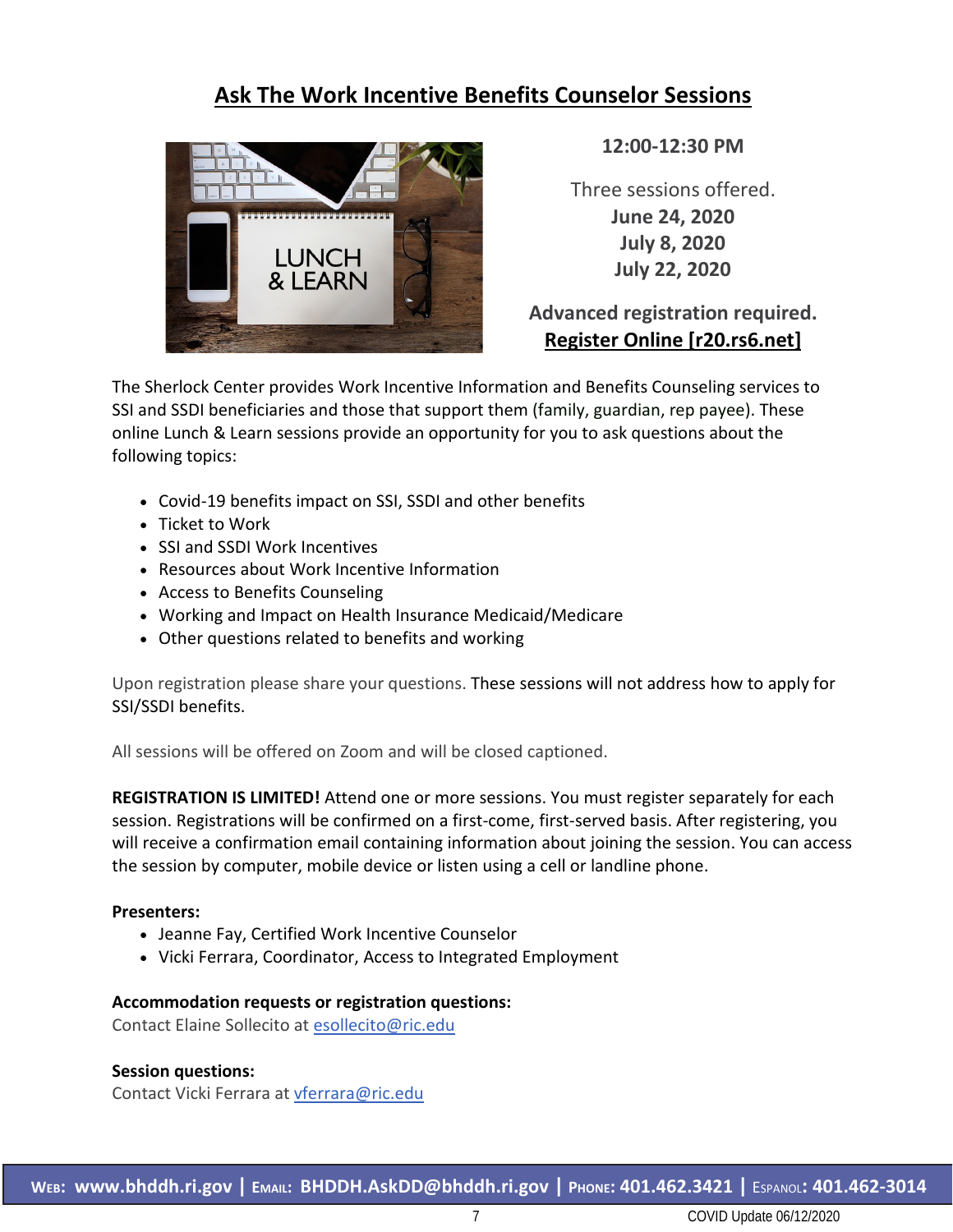# **If you are experiencing a mental health crisis, BH Link is here for you**

BH Link's mission is to ensure all Rhode Islanders experiencing mental health and substance use crises receive the appropriate services they need as quickly as possible in an environment that supports their recovery. Call 911 if there is risk of immediate danger. Visit the BH Link website at [www.bhlink.org](http://www.bhlink.org/) or for confidential support and to get connected to care:

#### CALL **(401) 414-LINK (5465)** If under 18 CALL: **(855) KID(543)-LINK(5465)**

Visit the 24-HOUR/7-DAY TRIAGE CENTER at 975 Waterman Avenue, East Providence, RI

## **Stay Informed with Information on COVID-19**

#### **Rhode Island Department of Health COVID-19 Resources**

| Hotline | (401) 222-8022 or 211 after hours;   |
|---------|--------------------------------------|
| Email   | RIDOH.COVID19Questions@health.ri.gov |
| Website | https://health.ri.gov/covid/         |

#### **Center for Disease Control COVID-19 Information**

| Website | cdc.gov/coronavirus                                                 |
|---------|---------------------------------------------------------------------|
| Videos  | https://www.cdc.gov/coronavirus/2019-ncov/communication/videos.html |
|         | Includes a link to ASL videos                                       |

#### **BHDDH Information on COVID-19's Impact on DD Services and the DD Community**

Website [bhddh.ri.gov/COVID](http://www.bhddh.ri.gov/COVID) 

#### **RI Parent Information Network (RIPIN)**

| Website     | https://ripin.org/covid-19-resources/        |
|-------------|----------------------------------------------|
| Call Center | (401) 270-0101 or email callcenter@ripin.org |

#### **Advocates in Action – for videos and easy to read materials**

Website <https://www.advocatesinaction.org/> *Website offers BrowseAloud, which will read the website to you*

# **Sign Up for Our Email List**

If you aren't receiving email updates and newsletters from the Division, you can sign up on our

website. From the main BHDDH page at [bhddh.ri.gov,](http://www.bhddh.ri.gov/) select **What's New**, then go to bottom and click on **DD Community Newsletter**. The link to sign up for the BHDDH

**DD Community Newsletter** SIGN UP FOR THE BHDDH NEWSLETTER

Newsletter is directly below the title, as shown in the picture at right.

# **Contacting the Division**

The department is working on a reduced workforce and therefore calls should not be placed directly to your social caseworker. DDD has put 24-hour phone coverage in place with a central business hour phone number and an on-call number for nights and weekends.

If you have a vital need, please call the numbers below. If you have any general questions or concerns, please email them if you can, in order to try to leave the phone lines free for those who need to call. We will do our best to address your questions directly or through future newsletters.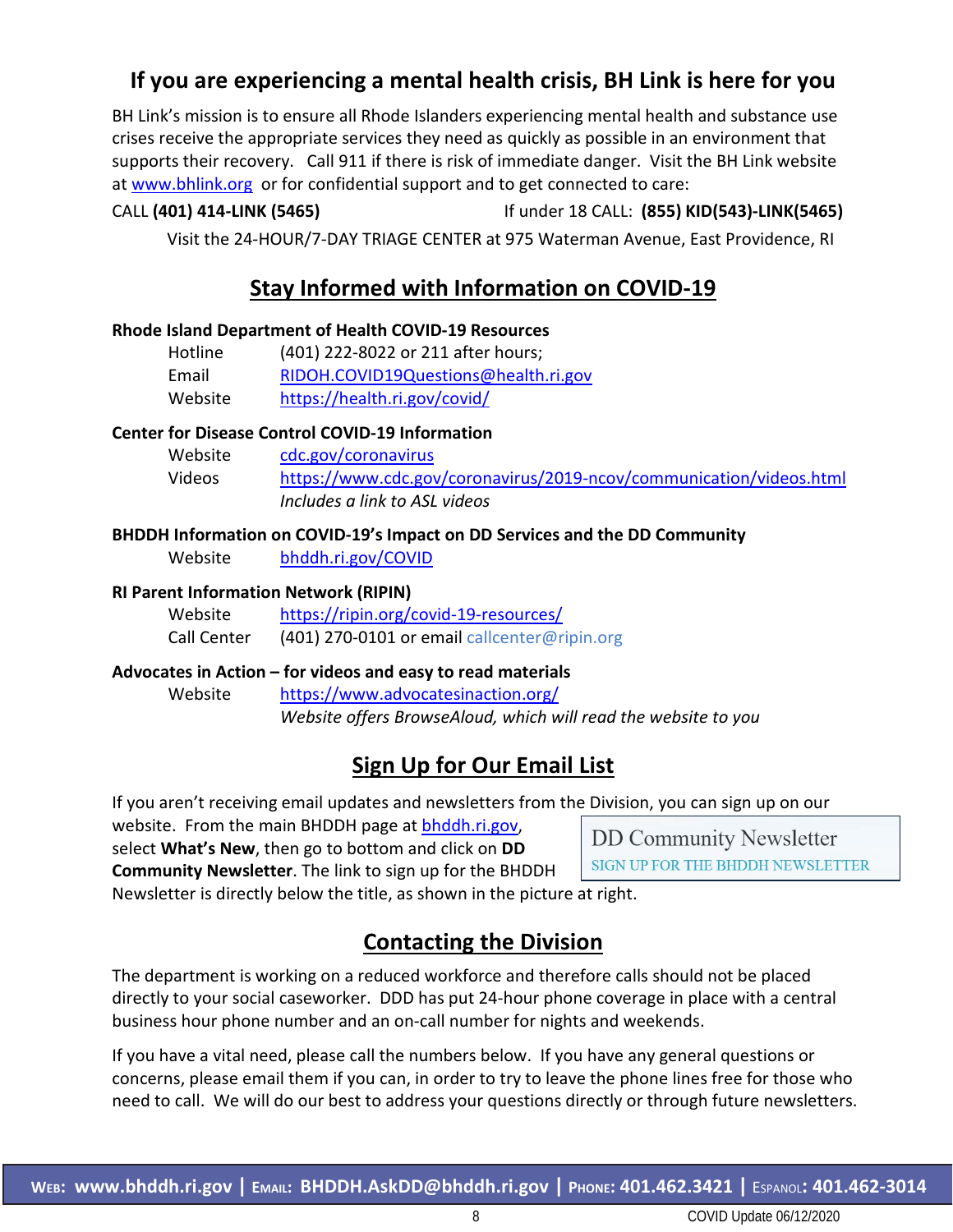

**WEB: [www.bhddh.ri.gov](http://www.bhddh.ri.gov/) | EMAIL: [BHDDH.AskDD@bhddh.ri.gov](mailto:BHDDH.AskDD@bhddh.ri.gov) | PHONE: 401.462.3421 |** ESPANOL**: 401.462-3014**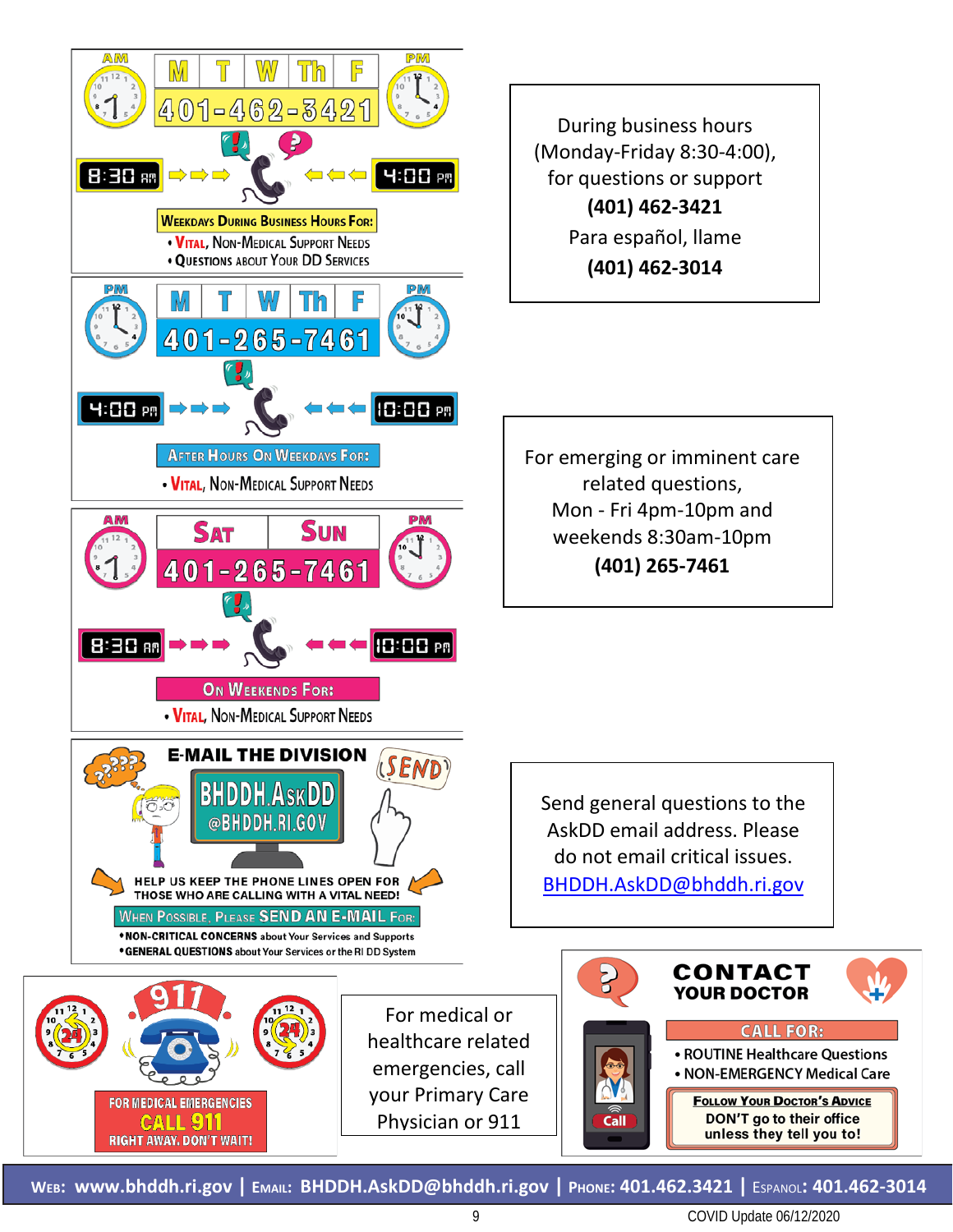# **Families with Adult Family Members Survey**

#### **1) Which of the following best describes you and your family member.**

- ( ) We self-direct.
- ( ) We mostly self-direct, but use agencies for some functions.
- ( ) We are supported by one provider organization.
- ( ) We are supported by two or more provider organizations.
- ( ) Other Please describe:

#### **2) Are you familiar with the term "Employment First"?**

- ( ) Yes, I understand what it means.
- ( ) I have heard something about it, but want to know more.
- ( ) I have hear the term, but don't know what it means.
- ( ) No, I am not familiar with the term.

#### **3) Have you received information about opportunities and resources that would assist your family member to be employed in an integrated work setting?**

- ( ) Yes, I have all the information I need.
- ( ) I received some information, but need more.
- ( ) I have received very little information.
- ( ) I have received no information.

#### **4) If you need more information, please briefly list all the topics about which you would like to receive more information.**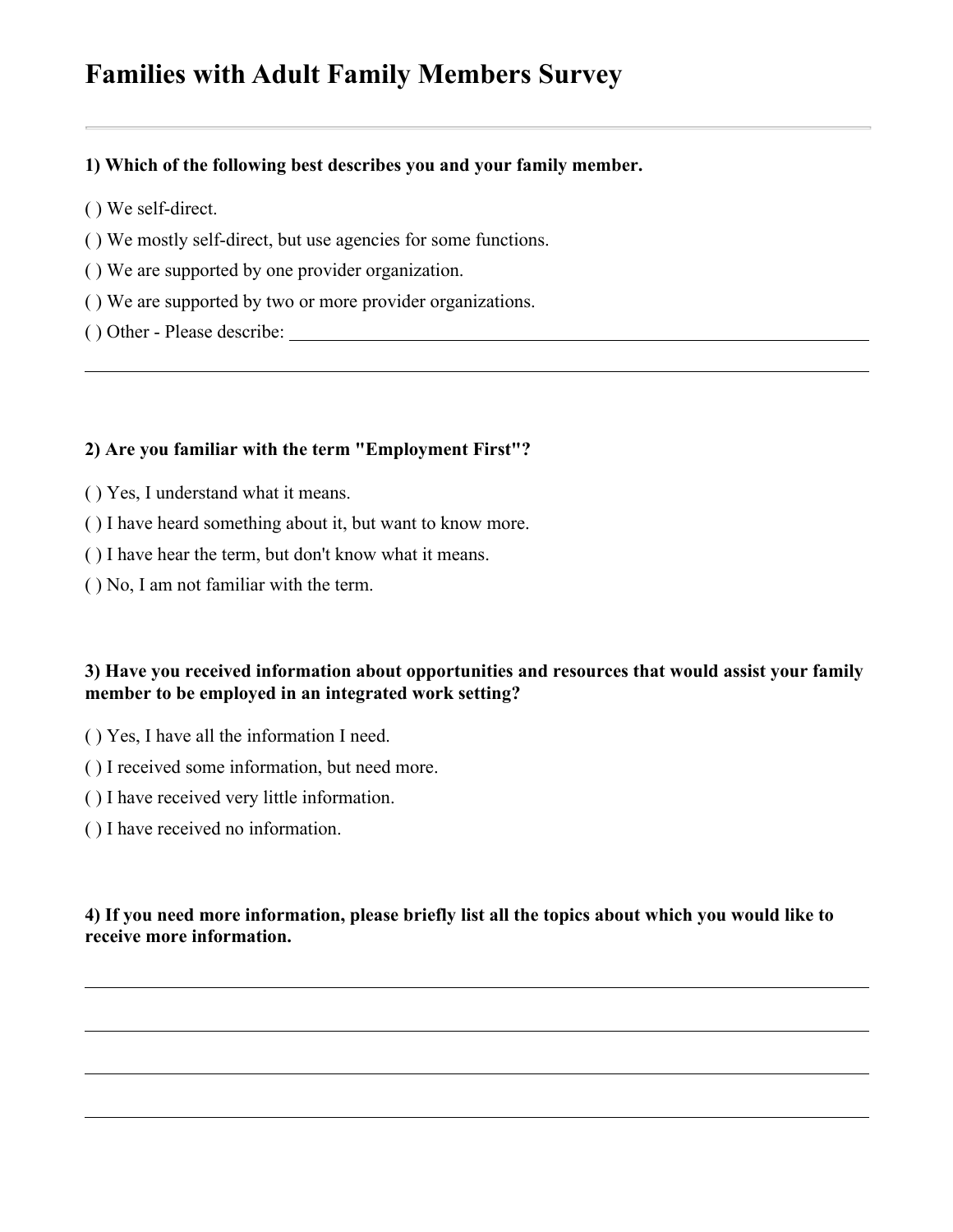#### **5) Have you received information about opportunities and resources that would assist your family member to participate in other integrated community activities?**

- ( ) Yes, I have all the information I need.
- ( ) I received some information, but need more.
- ( ) I have received very little information.
- ( ) I have received no information.

#### **6) Have you received information about community opportunities? Please check all the topics about which you have received information.**

- [] Community-based cultural activities in which your family member could participate.
- [ ] Community-based leisure or recreational activities in which your family member could participate.
- [ ] Community-based organizations or clubs in which your family member could become a member.
- [ ] Community-based educational opportunities for learning about new things.
- [] Community-based opportunities for volunteering.

**7) If you need information about other community-based opportunities and resources, please briefly describe what else you need.**

#### **8) Have you received information about technology that could help your family member be employed or participate in more community-based activities?**

- ( ) Yes, I have all the information I need.
- ( ) I received some information, but need more.
- ( ) I have received very little information.
- ( ) I have received no information.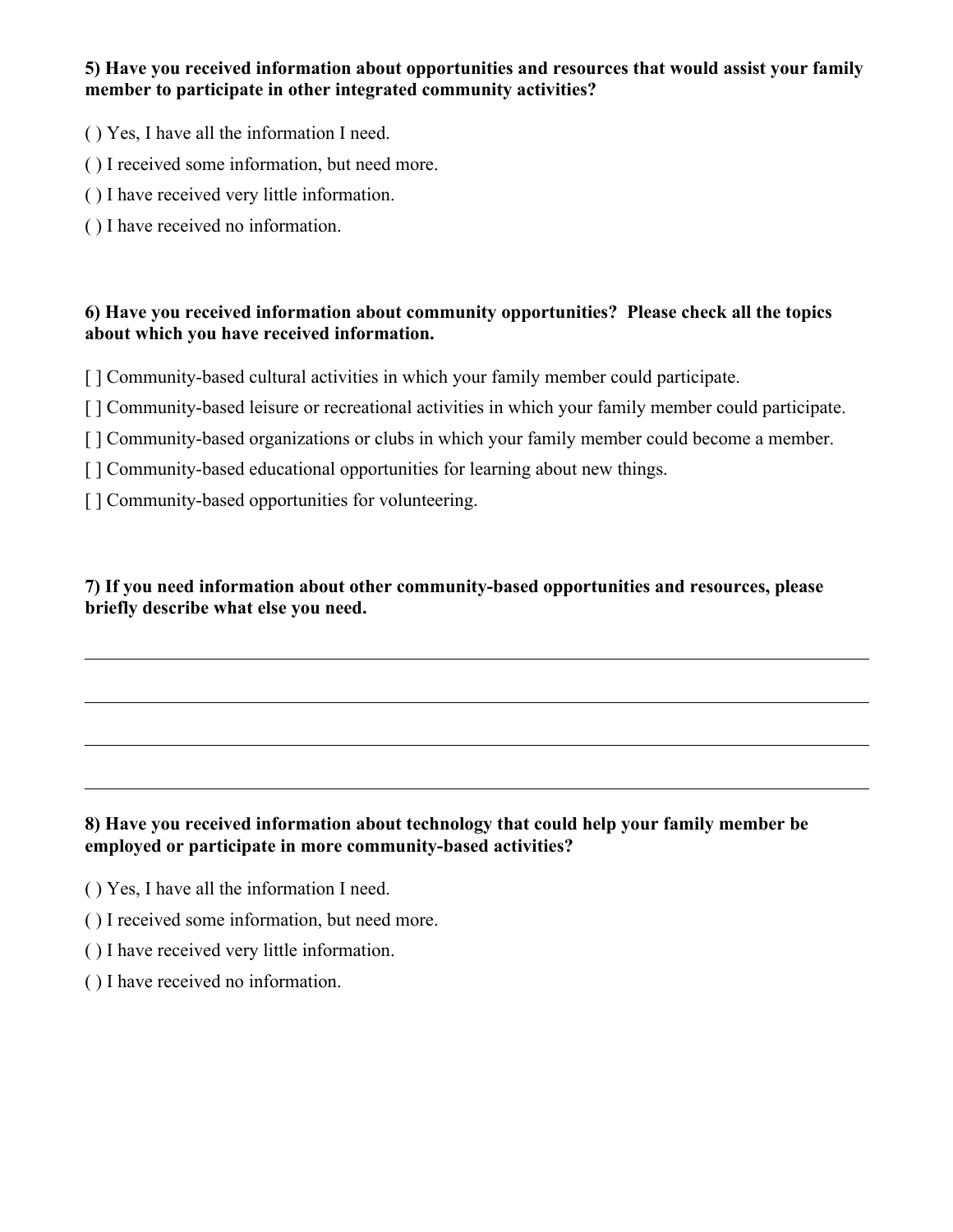#### **9) Do you believe your family member should have a job?**

( ) Yes.

( ) I've thought about it, but am not sure.

( ) I've thought about, but there are challenges in my family member's life that need to be resolved before we can talk about employment.

( ) No.

#### **10) If you are hesitant about employment, what would help change your mind.**

#### *Check all that apply.*

[ ] Talking to another family member.

[] Getting more information about how it would work and what supports would be available.

[ ] Getting more information about opportunities for employment.

[ ] Something Else - please describe:

#### **11) Do you believe your family member could participate in more community-based activities?**

( ) Yes.

( ) I've thought about it, but am not sure.

( ) I've thought about, but there are challenges in my family member's life that need to be resolved before we can talk about community-based activities.

( ) No.

#### **12) If you are hesitant about your family member participating in community-based activities, what would help change your mind.**

#### *Check all that apply.*

[ ] Talking to another family member.

[] Getting more information about how it would work and what supports would be available.

[] Getting more information about opportunities.

[ ] Something Else - please describe: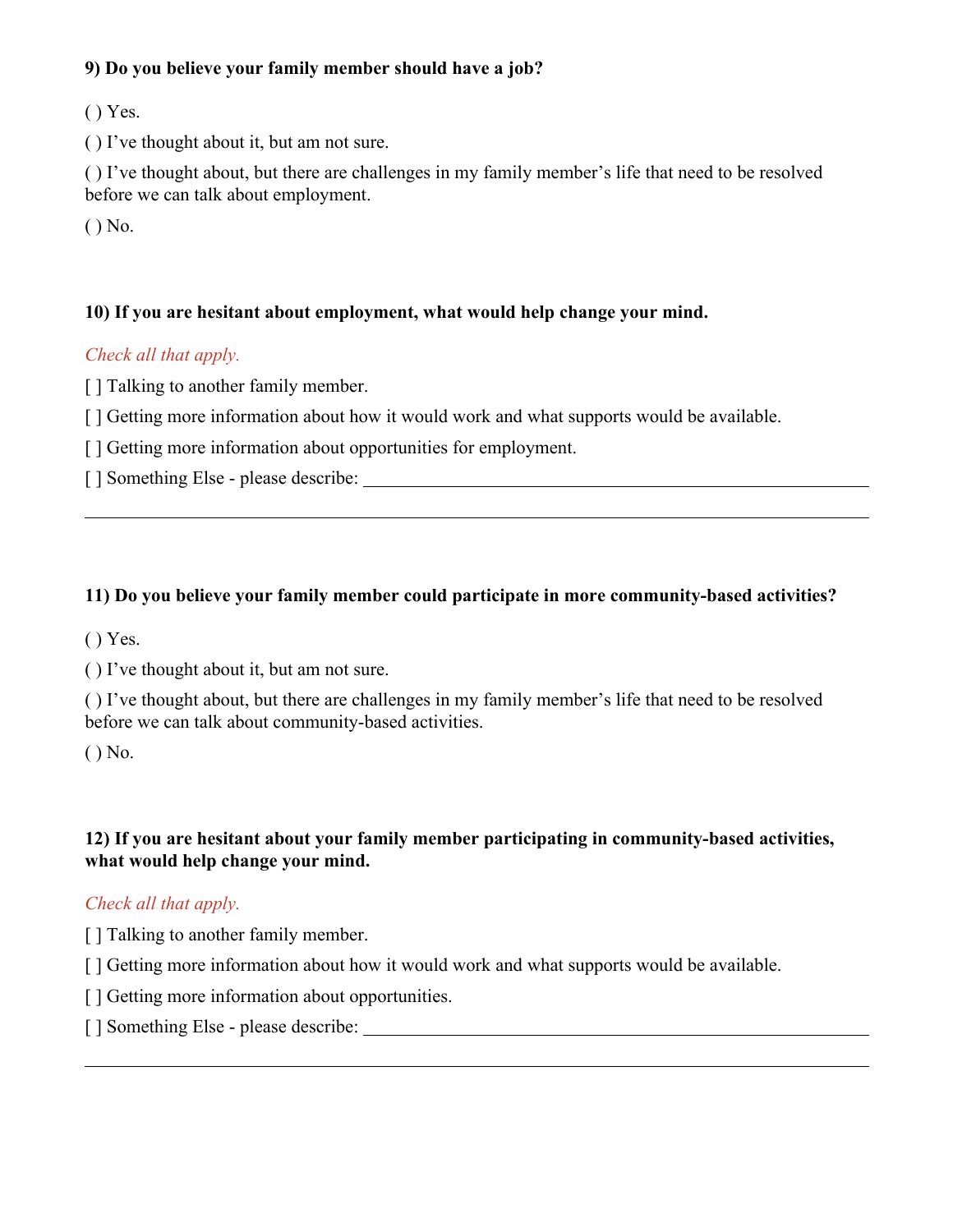**13) Do you believe that your family member can (or could when he/she is an adult) make his/her own decisions about some life activities? Please check all the activities about which you think your family member can make decisions.**

[ ] Daily functions – what to wear, what to eat, hygiene.

[ ] Leisure and recreation.

[ ] Employment and type of job.

[] Who they select to be their support staff.

[] Daily fiscal decisions – small purchases.

[ ] Big fiscal decisions – big purchases.

[] Daily health functions.

[ ] Big health decisions.

[] Relationships.

**14) Has your family member ever received any instruction about how to make choices or how to be more self-determined?**

( ) Yes.

( ) I'm not sure.

( ) I don't think so.

**15) Thinking about comprehensive community-based person-centered planning, are there any other practices or structural components that need to be created to achieve the vision of the Consent Decree? Please describe.**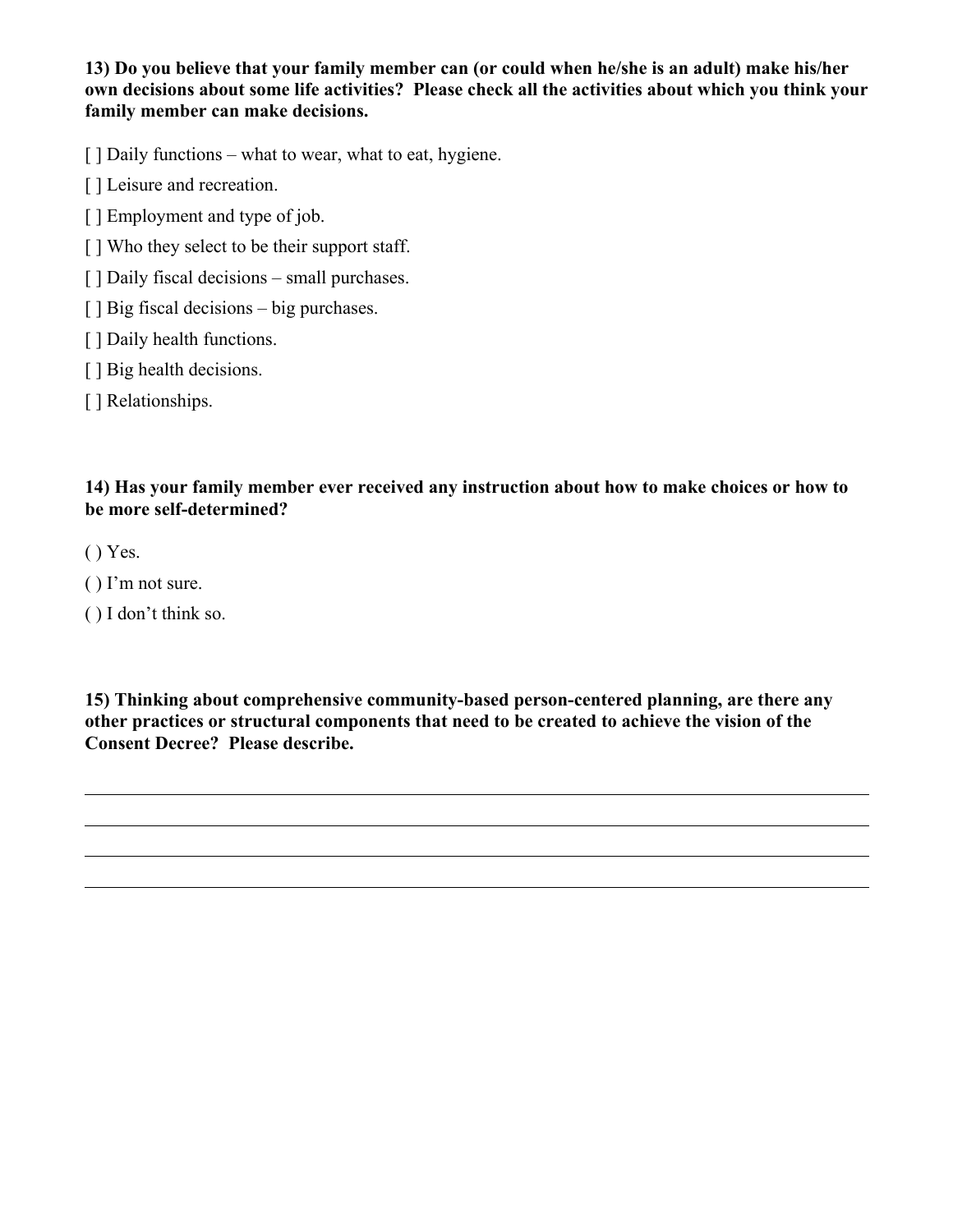**16) Please describe any obstacles or barriers to achieving the vision of the Consent Decree for comprehensive community-based person-centered planning. Give your ideas for how to resolve or remove those obstacles or barriers. You may add up to 5 items.**

| <b>Obstacle/Barrier</b> | <b>Solution</b> |
|-------------------------|-----------------|
|                         |                 |
|                         |                 |
|                         |                 |
|                         |                 |
|                         |                 |
|                         |                 |
|                         |                 |
|                         |                 |
|                         |                 |
|                         |                 |
|                         |                 |
|                         |                 |
|                         |                 |
|                         |                 |
|                         |                 |
|                         |                 |
|                         |                 |
|                         |                 |
|                         |                 |
|                         |                 |
|                         |                 |
|                         |                 |
|                         |                 |

**17) Thinking about employment services and supports, are there any other practices or structural components (***for example, different strategies for discovering interests, different strategies for outreaching to employers and finding jobs, better ways to support people on the job site, strategies for increasing job retention***) that need to be created to achieve the vision of the Consent Decree? Please describe.**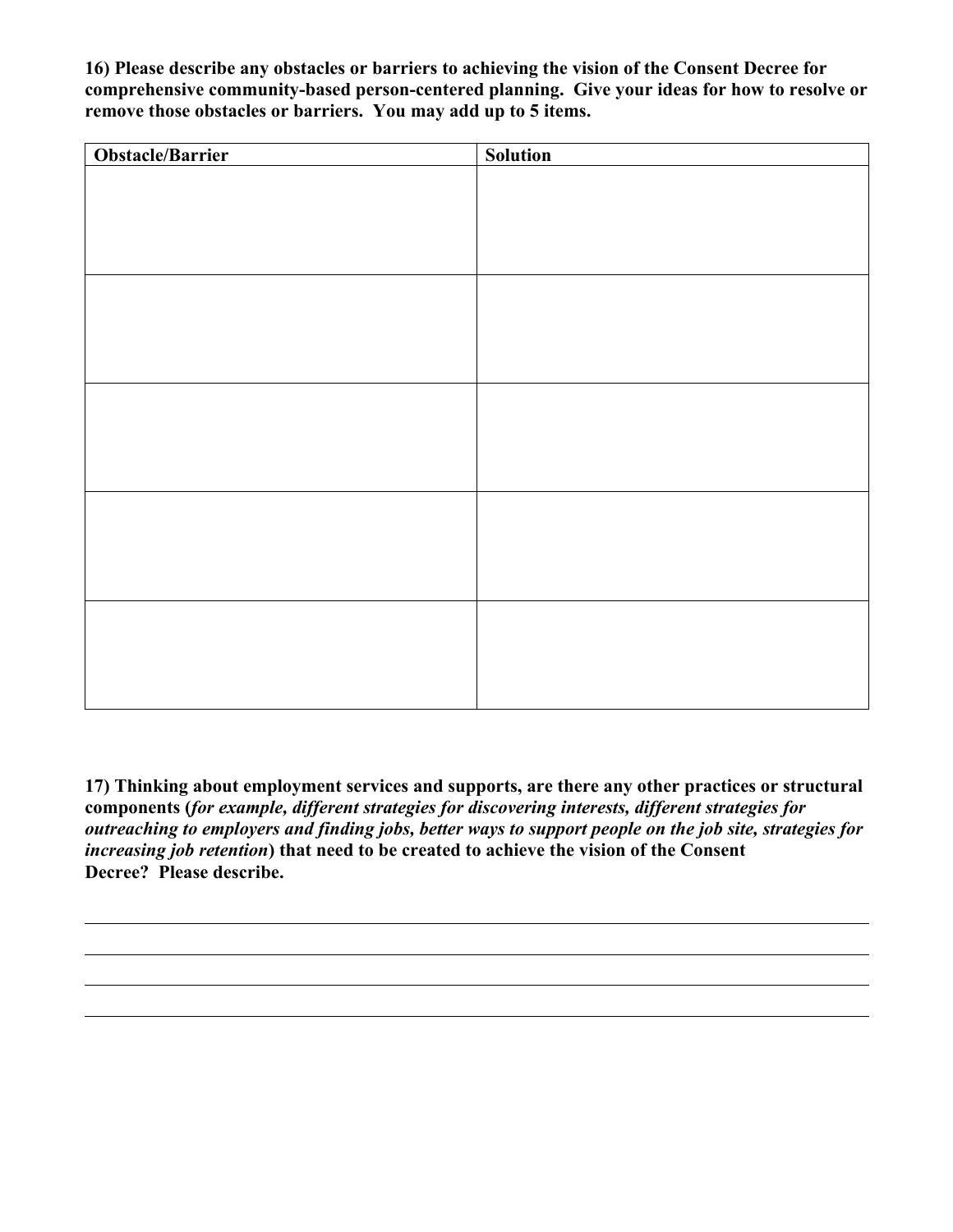**18) Please describe any obstacles or barriers to achieving the vision of the Consent Decree for employment services and supports. Give your ideas for how to resolve or remove those obstacles or barriers.**

| Obstacle/Barrier | <b>Solution</b> |
|------------------|-----------------|
|                  |                 |
|                  |                 |
|                  |                 |
|                  |                 |
|                  |                 |
|                  |                 |
|                  |                 |
|                  |                 |
|                  |                 |
|                  |                 |
|                  |                 |
|                  |                 |
|                  |                 |
|                  |                 |
|                  |                 |
|                  |                 |
|                  |                 |
|                  |                 |
|                  |                 |
|                  |                 |
|                  |                 |
|                  |                 |
|                  |                 |

**19) Thinking about services and supports for community-based activities of the person's choice, are there any other practices or structural components (***for example, different strategies for discovering interests, different strategies for outreaching to employers and finding jobs, better ways to support people on the job site, strategies for increasing job retention***) that need to be created to achieve the vision of the Consent Decree? Please describe.**

**20) Please describe any obstacles or barriers to achieving the vision of the Consent Decree for services and supports for community-based activities of the person's choice. Give your ideas for how to resolve or remove those obstacles or barriers.**